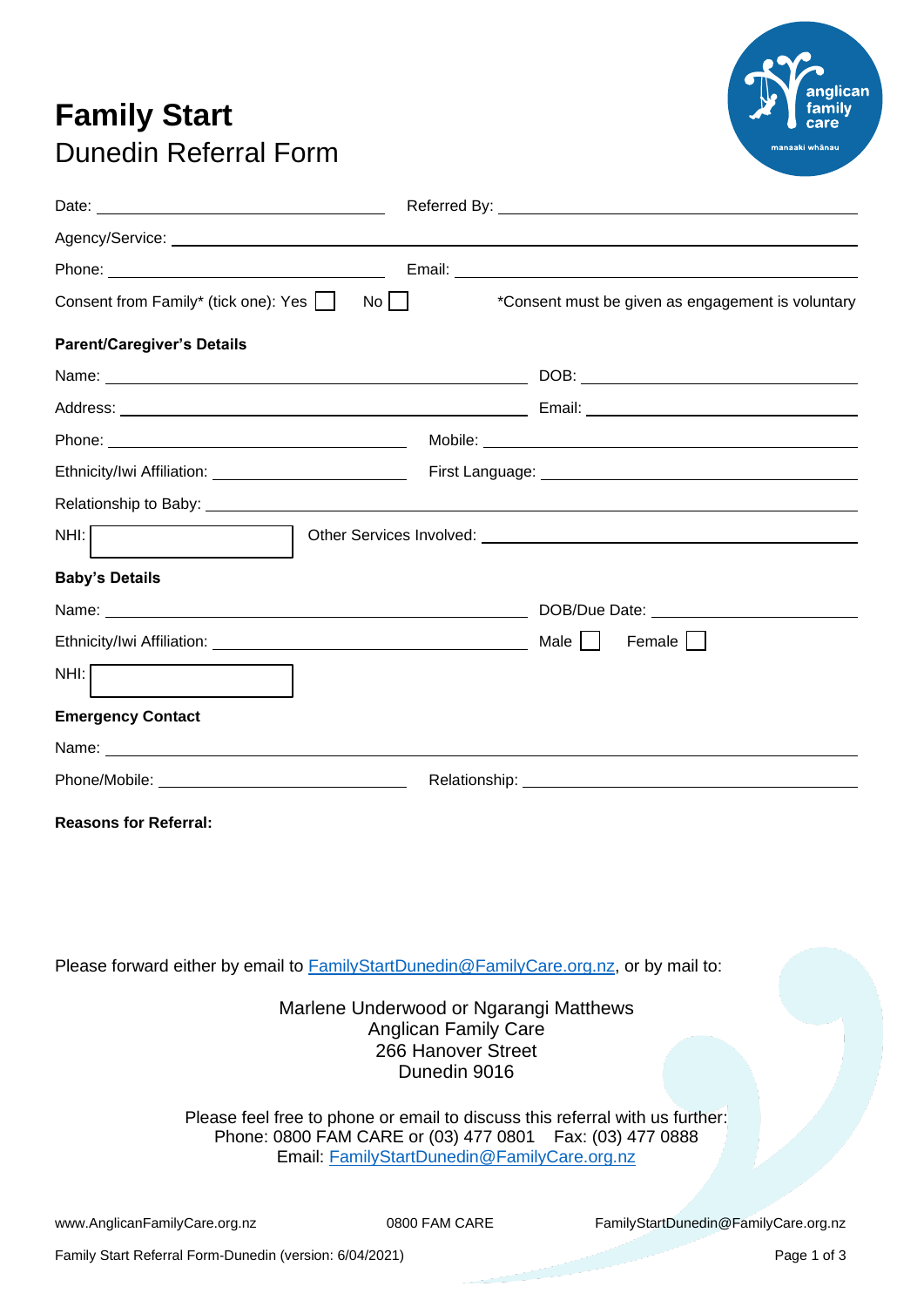## Family Start Criteria

| List A - Criteria and Clarification                                                                                                                                                                                                  | <b>Please Comment</b> |
|--------------------------------------------------------------------------------------------------------------------------------------------------------------------------------------------------------------------------------------|-----------------------|
| <b>Mental health issues</b>                                                                                                                                                                                                          |                       |
| Either parent/caregiver has one or more mental health problems, for example:                                                                                                                                                         |                       |
| Post-natal depression                                                                                                                                                                                                                |                       |
| Anxiety                                                                                                                                                                                                                              |                       |
| Depression                                                                                                                                                                                                                           |                       |
| Self-harm or suicidal tendencies                                                                                                                                                                                                     |                       |
| Other (specify) <u>example and the set of the set of the set of the set of the set of the set of the set of the set of the set of the set of the set of the set of the set of the set of the set of the set of the set of the se</u> |                       |
| <b>Addiction problems</b>                                                                                                                                                                                                            |                       |
| Either parent/caregiver has a problem with one of the following:                                                                                                                                                                     |                       |
| Alcohol use                                                                                                                                                                                                                          |                       |
| Illicit drug use                                                                                                                                                                                                                     |                       |
| Gambling                                                                                                                                                                                                                             |                       |
| Excessive gaming                                                                                                                                                                                                                     |                       |
| Other (specify) example and the state of the state of the state of the state of the state of the state of the state of the state of the state of the state of the state of the state of the state of the state of the state of       |                       |
| <b>Childhood history of abuse</b>                                                                                                                                                                                                    |                       |
| Either parent/caregiver experienced abuse/neglect/family violence as a child or<br>young person                                                                                                                                      |                       |
| Care or protection history                                                                                                                                                                                                           |                       |
| Oranga Tamariki is currently working with, or has previously been involved with,<br>this family/whānau                                                                                                                               |                       |
| One or more children have been removed from the family/whanau following<br>concerns for their care and protection. This includes formal court-ordered<br>removal and informal removal arranged by family/whanau.                     |                       |
| <b>Relationship problems</b>                                                                                                                                                                                                         |                       |
| Evidence of relationship problems, including:                                                                                                                                                                                        |                       |
| Family/whanau violence, including emotional abuse and control                                                                                                                                                                        |                       |
| On-going conflict and tension that impacts on parenting                                                                                                                                                                              |                       |
| Multiple partner changes or significant instability within the family/whanau                                                                                                                                                         |                       |
| Parenting, child health and development issues                                                                                                                                                                                       |                       |
| Bonding and attachment issues - parents/caregivers struggling to build a<br>connection with their baby/child                                                                                                                         |                       |
| Child with disabilities or significant health needs, including premature babies                                                                                                                                                      |                       |
| Parents/caregivers/child's sibling has a disability or impairment and needs<br>support                                                                                                                                               |                       |
| Parents/caregivers struggling to establish successful feeding and care routines                                                                                                                                                      |                       |
| Recurring health issues - parents/caregivers struggling with recognising or<br>meeting child's needs                                                                                                                                 |                       |
| Foetal abnormalities                                                                                                                                                                                                                 |                       |
| Little or no antenatal or postnatal care                                                                                                                                                                                             |                       |
| Young parents (under 18 years of age) who are experiencing additional<br>challenges or needs                                                                                                                                         |                       |
| Young parent who also meets other referral criteria from List A or B                                                                                                                                                                 |                       |
|                                                                                                                                                                                                                                      |                       |